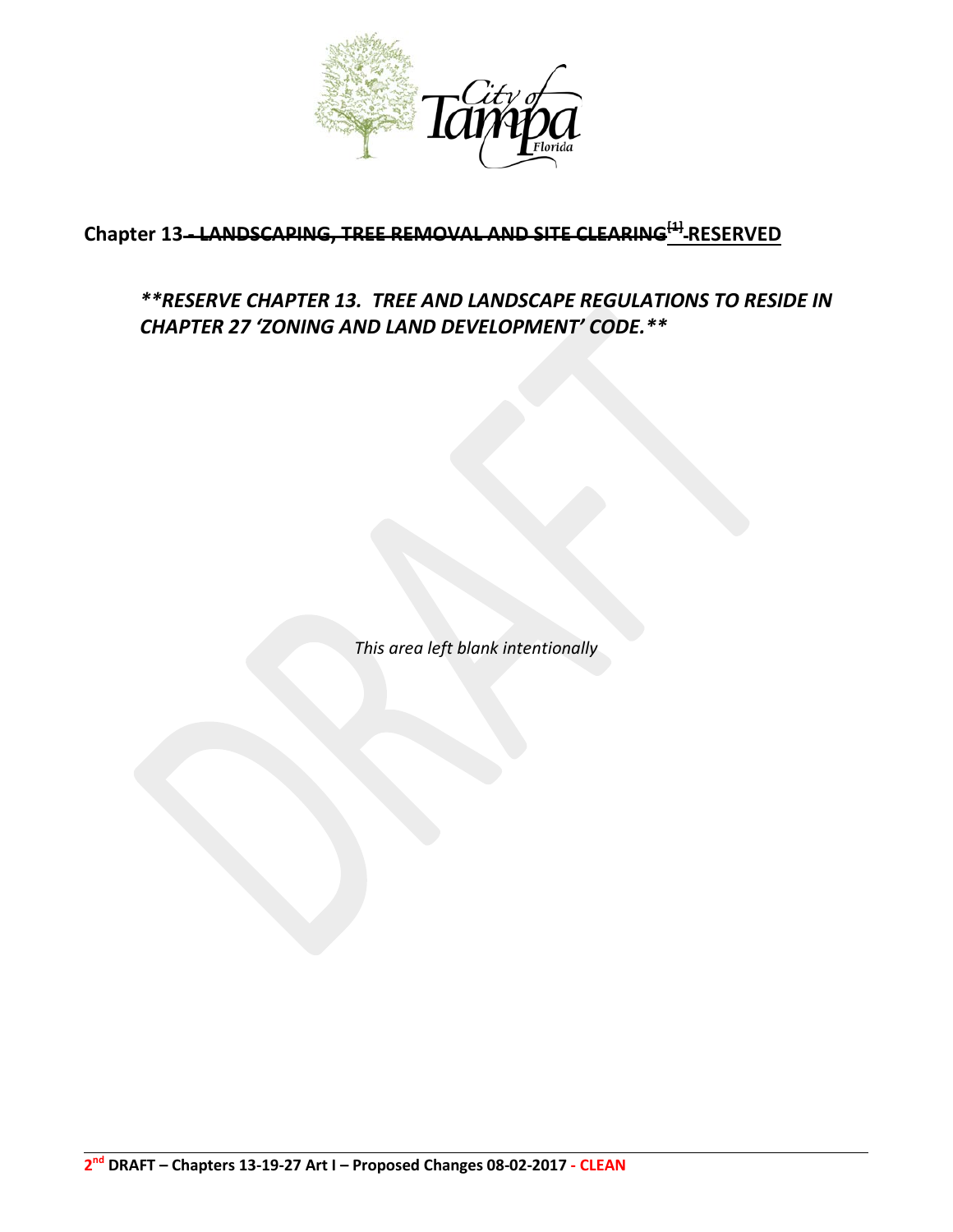### **CHAPTER 19 - PROPERTY MAINTENANCE AND STRUCTURAL STANDARDS**

### **ARTICLE I. - IN GENERAL**

### **DIVISION 3. - PROPERTY MAINTENANCE REGULATIONS**

### **Sec. 19-3. - Definitions.**

The following words, terms and phrases, when used in this chapter, shall have the meanings ascribed to them in this section, except where the context clearly indicates a different meaning:

*Dangerous tree* means any tree determined by the City of Tampa's Urban Forestry Coordinator, or designee, that meets the highest rating contained in the Tree Hazard Evaluation Form found in Chapter 13, City of Tampa Code of Ordinances shall have the same meaning as defined in Chapter 27.

#### **Sec. 19-58. - Unlawful to allow a dangerous tree to remain on property.**

- (a) It is unlawful for a property owner to allow any tree, or any part thereof, to remain on the property, that has been evaluated and deemed 'dangerous,' as defined in section 19-3, by the natural resources coordinator, urban forestry coordinator, or respective designee(s)to remain on the property any tree, or parts thereof that has been determined dangerous, as defined in section 19-3.
- (b) When a property owner has been issued a Notice of Violation for a dangerous tree under this section, and the cause of the condition rendering the tree 'dangerous' is not a result of a violation of  $\epsilon_0$  apter 1327, article VI, division IV, City of Tampa Code of Ordinances, the tree removal permit requirements set forth therein, of section 13-45, City of Tampa Code of Ordinances, will be waived, and the Notice of Violation will act as the permit.

*This area left blank intentionally*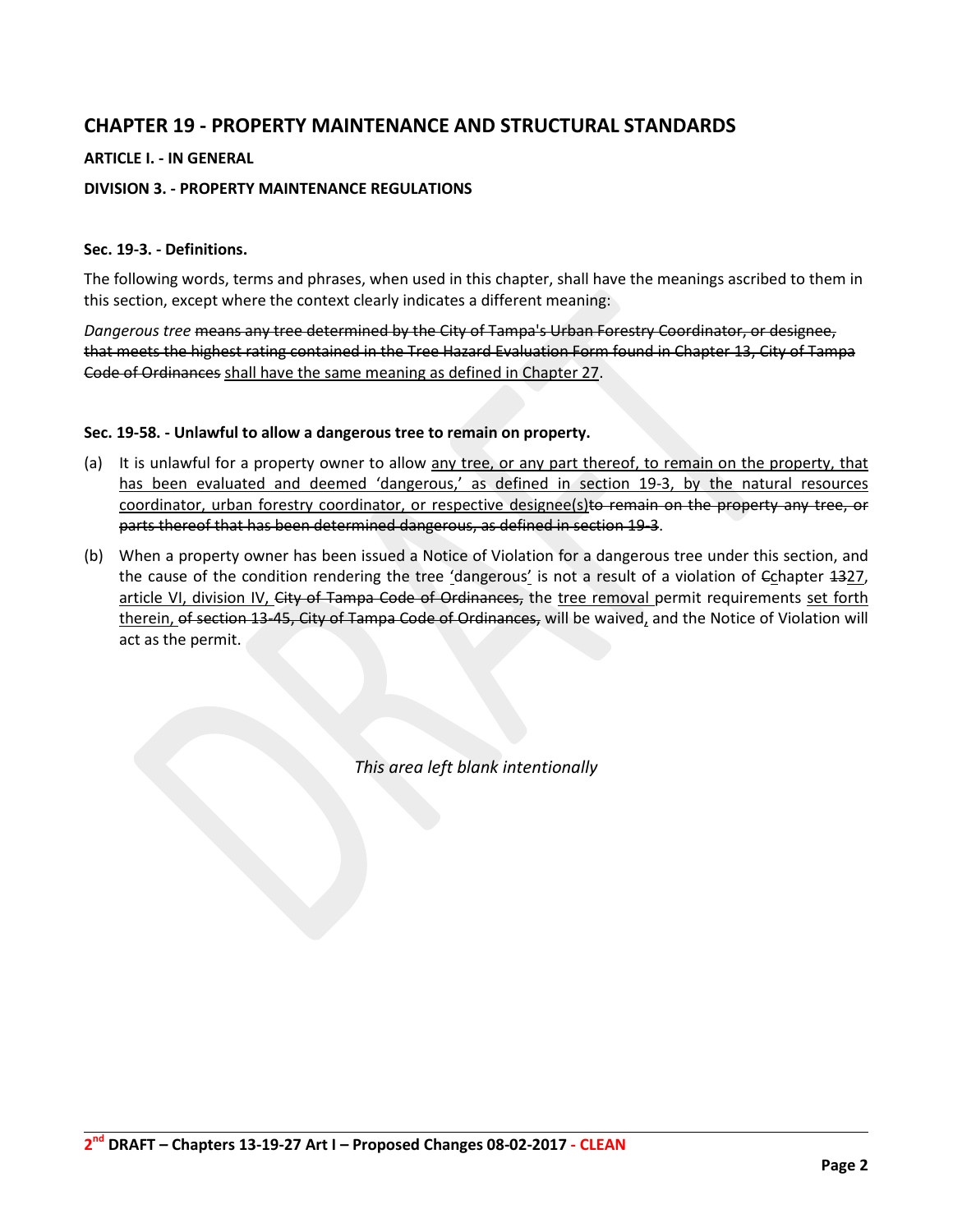## **CHAPTER 27 – ZONING AND LAND DEVELOPMENT**

### **ARTICLE I. - GENERAL PROVISIONS**

### **DIVISION 3. - PLANNING DISTRICTS, CONSISTENCY MATRIX, AND ZONING ATLAS**

#### **Sec. 27-20. – Reserved Planning Districts.**

Pursuant to the Tampa Comprehensive Plan, the city is comprised of five (5) distinct Planning Districts:

- (a) *Central Tampa*: (general boundary) Beginning at the point of intersection of the centerlines of Hillsborough Avenue and Himes Avenue; thence running east along Hillsborough Avenue centerline to the centerline of Hillsborough River; thence running northerly and easterly along the centerline of Hillsborough River to its intersection with the western edge of the CSX right-of-way (immediately west of Rowlett Park Drive); thence running southerly along the western edge of the CSX right-of-way to its intersection with the centerline of Hillsborough Avenue; thence running easterly to the city limits; thence running southerly, easterly, and westerly along the city boundary, continuing along the southern boundary of the Port of Tampa peninsula and southern and western boundaries of Davis Islands; thence running westerly along the southern edge of Davis Islands Bridge to its intersection with the seawall (Bayshore Boulevard), proximate to the intersection of Swann Avenue and Bayshore Boulevard; thence running southwesterly along the waterside edge of the seawall (Bayshore Boulevard) to its intersection with the extended centerline of Howard Avenue; thence running north along the centerline of Howard Avenue to its intersection with the centerline of Swann Avenue; thence running westerly along the centerline of Swann Avenue to its intersection with the centerline of Himes Avenue; thence running northerly along the centerline of Himes Avenue to the point of beginning.
- (b) *Westshore*: (general boundary) Beginning at the point of intersection of the centerlines of Kennedy Boulevard and Himes Avenue; thence running westerly along the centerline of Kennedy Boulevard to its point of intersection with Interstate 275 at the water's edge; thence running northerly along the water's edge to its intersection with the southern edge of Courtney Campbell Causeway right-of-way; thence running westerly, easterly, and northerly along the city boundary line to its intersection with the centerline of Hillsborough Avenue; thence running easterly along the centerline of Hillsborough Avenue to its intersection with the centerline of Himes Avenue; thence running southerly along the centerline of Himes Avenue to the point of beginning.
- (c) *University*: (general boundary) All lands within the city limits, north of Central Tampa and Westshore Planning Districts, and encompasses lands east of the centerline of 46<sup>th</sup> Street and all natural lands south of Tampa Palms and west of the centerline of the Hillsborough River.
- (d) *New Tampa*: (general boundary) All lands within the city limits, north of University Planning District. The District is generally bounded by unincorporated Hillsborough County on the west and east and Pasco County on the north.
- (e) *South Tampa*: (general boundary) All lands within the city limits, south of Westshore Planning District and south and west of Central Tampa Planning District.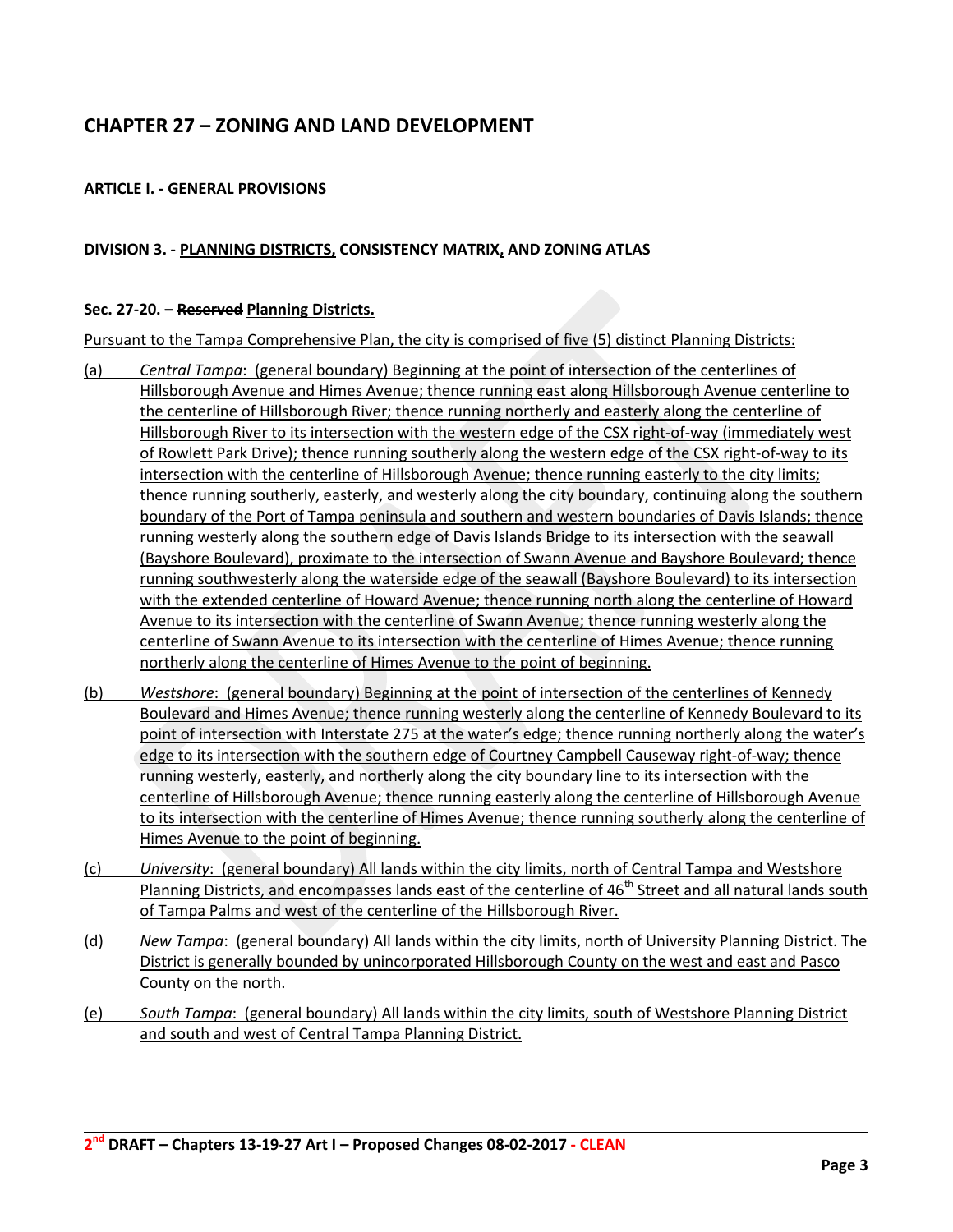### **DIVISION 4. - DEFINITIONS**

#### **Sec. 27-43. - Definitions.**

For the purpose of the Land Development Code, certain abbreviations, terms, phrases, words and their derivatives shall have the meanings as described below. Furthermore, unless otherwise specifically defined, the words and terms used in this Code related to alcoholic beverages shall have the same meaning as defined by the Beverage Laws of the State of Florida, F.S. Ch. 561 et seq. Words not defined herein shall be interpreted in accordance with section 1-3.

…

Arborist: An arborist is an arboriculture professional who has earned and maintains a current, valid arborist certificationcertified by from the International Society of Arboriculture (ISA).

Arborist Report: A professional report, performed by and/or under the direct supervision of, and signed by, an arborist, which, at a minimum, includes a a condition/risk assessment rating for each tree identified on the tree survey. Acceptable assessment methods include CTLA, TRAQ, BOND, Matheny & Clark, or other industry standard assessments. Such reports may also include readings and findings from sonic tomography, electric resistance tomography, and/or other industry standard imaging methods used to supplement tree evaluation.

…

Buildable area: The portion of a lot remaining after required yards and required tree protection radii have been provided. Buildings may be placed within the buildable area, but limitations on percentage of the lot which may be covered by buildings may require open space within the buildable area.

…

Caliper: Trunk caliper is the diameter of the trunk measured six (6) inches above the ground, on trees up to and including four (4) inches caliper; trunk caliper is measured twelve (12) inches above the ground for trees larger than four (4) inches caliper. Caliper is the standard measurement used for nursery trees (refer to Florida Department of Agriculture and Consumer Services standards: *Florida Grades and Standards for Nursery Plants,*  most current version).

Canopy: Synonymous with "crown."

Canopy footprint: Synonymous with "crown footprint."

Canopy spread: Synonymous with "crown spread."

Champion or Challenger tree: Those trees described as Florida Champion Trees, National Champion Trees, and Florida Challenger Trees, by the Florida Forest Service Division, Florida Department of Agriculture and Consumer Service.

Circumference: The distance around the periphery of a tree at four and one-half (4½) feet above existing grade.

Clearing: The removal of trees, shrubs, and other vegetation landscape from the existing ground surface. Clearing is usually undertaken where subsequent land alteration, construction, or agricultural activities are to occur. Lawn mowing and ANSI standard pruning are excluded from this definition.

Crown: The live, foliated portion of a tree, from the lowest branch to the treetop. Synonymous with "canopy."

Crown footprint ("CF"): The crown footprint is that area, which is derived from the vertical extension of the outermost edges of the crown to the ground. Synonymous with "canopy footprint." For purposes of this code,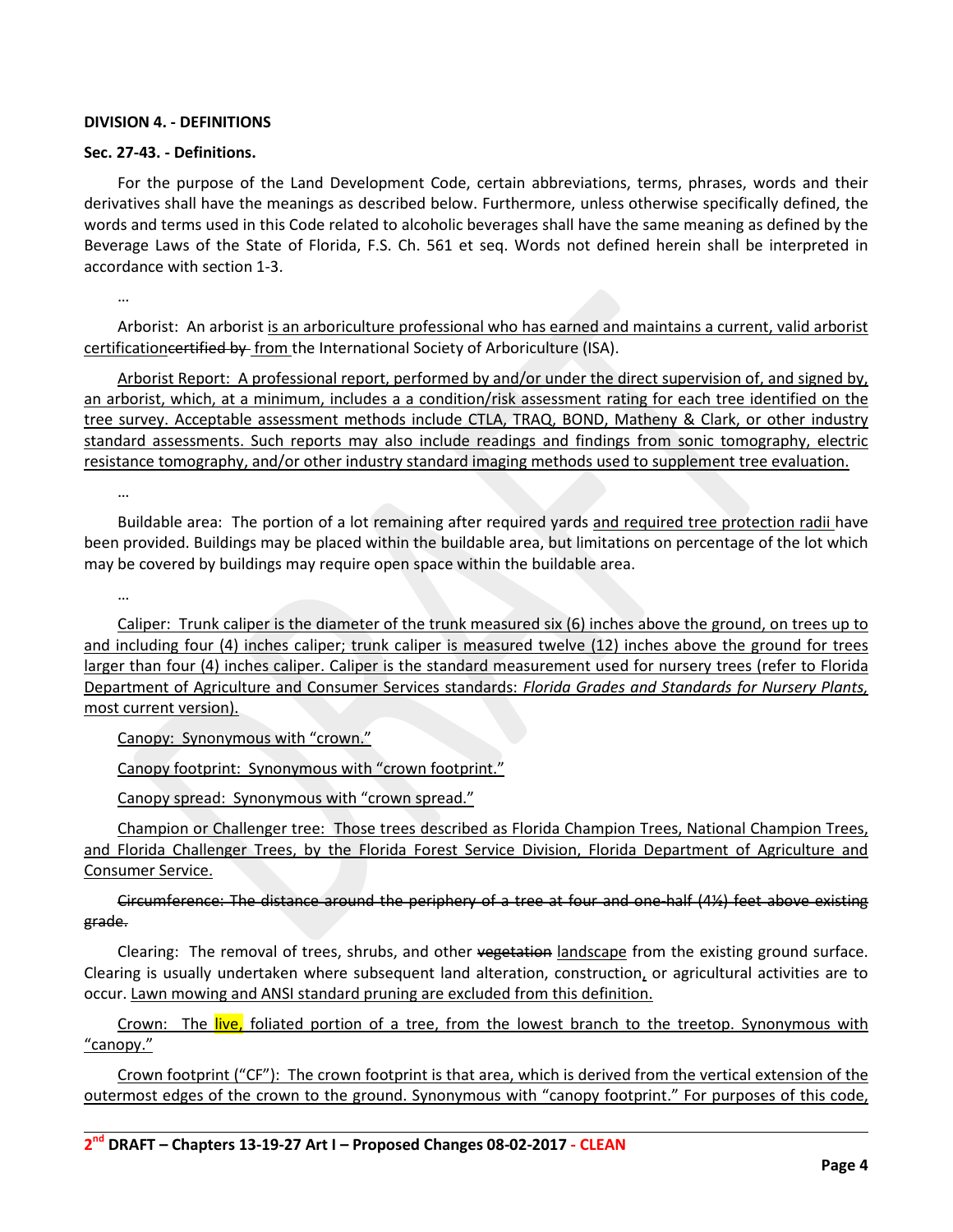crown footprints will be expressed as circular areas by using the formula for the area of a circle:  $πr^2$ . The "CF" is equivalent to the square of one-half (1/2) of the crown spread ("CS"), multiplied by pi, expressed as: " $\pi$ (CS ÷ 2)<sup>2</sup>  $=$  CF."

Crown spread ("CS"): The crown spread is the average diameter of the footprint of the crown, by measuring the longest length ("LL") of the crown and the shortest length ("SL") of the crown, expressed as: "(LL  $+ SL$ ) ÷ 2 = CS."

…

…

…

Damage or abuse: Any action or inaction, which does not follow good accepted arboricultural practices, as established by the National-International Society of Arborists Association. Abuse also includes damage inflicted upon roots by machinery, changing the natural grade above the root system or around the trunk, destruction of the natural shape or any action which that causes infection, infestation, or decay.

Dangerous tree: Any tree that rates 'severe' for failure potential with a 'constant-use' for target rating on the Tree Hazard Evaluation Form, set forth in the Tree and Landscape Technical Manual.

### DPW (Department): The Department of Public Works (DPW).

Diameter breast height (d.b.h. "DBH"): The diameter, in inches, of a tree trunk measured at four and onehalf  $(4/2)$  feet above existing grade. D.b.h.DBH is also referred to as the diameter of a tree not in a nursery setting. Refer to "caliper" for the nursery tree measurement standard; refer to the Tree and Landscape Technical Manual for measurement methods specific to tree forms: "low branching tree," "multi-stemmed tree or tight clump of trees," "single-stem leaning tree," "single-stem upright or straight tree," and "tree on a slope."

Exempt plant species: Schinus terebinthifolius (brazilian pepper); Cupaniopsis anacardiodes (carrotwood); Casuarina spp. (australian pine); Melaleuca quinquenervia (punk tree); Sapium sebiferum (chinese tallow); Broussonetia papyrifera (male mulberry); Melia azedarach (chinaberry); Prunus caroliniana (cherry laurel); Auracaria wrightii (monkey puzzle); Grevillea robusta (silk oak tree); Albizia spp. (mimosa, woman's tongue); Syagrus romanzoffiana (queen palm); Prunus serotina (wild cherry); Citrus spp. (citrus); Leucaena leucocephala (lead tree); Dalbergia sissoo (rosewood); Acacia auriculiformis (earleaf acacia); Eugenia uniflora (Surinam cherry); Koelreuteria paniculata (golden rain tree); and Schefflera actinophylla = Brassaia actinophylla (shefflera, queensland umbrella tree); any specie included on the State of Florida's Noxious Weed List (refer to FL Administrative Code, Rule Chapter 5B-57).

Grand tree: A specie of tree and its root systemof the species listed in Schedule A located in section 13-6 whose circumference, height and with crown spread, tree height, trunk circumference (calculated from DBH measurement), and overall tree condition that are of the identity, size, and character, to total the minimum points for the such specie, as outlined in Schedule A set forth in sec. 27-284.3. Any tree designated as a Challenger or Champion tree by the State of Florida is considered a grand tree.

Green space: Synonymous with "landscaped area" or "landscape area". The entire parcel less the building footprint, driveways, vehicular use areas, hardscapes such as decks, swimming pools, decorative fountains, patios and other non-porous areas. Stormwater management system, wetland conservation areas, lakes, rivers, and creeks are excluded in the calculation of green space area.

…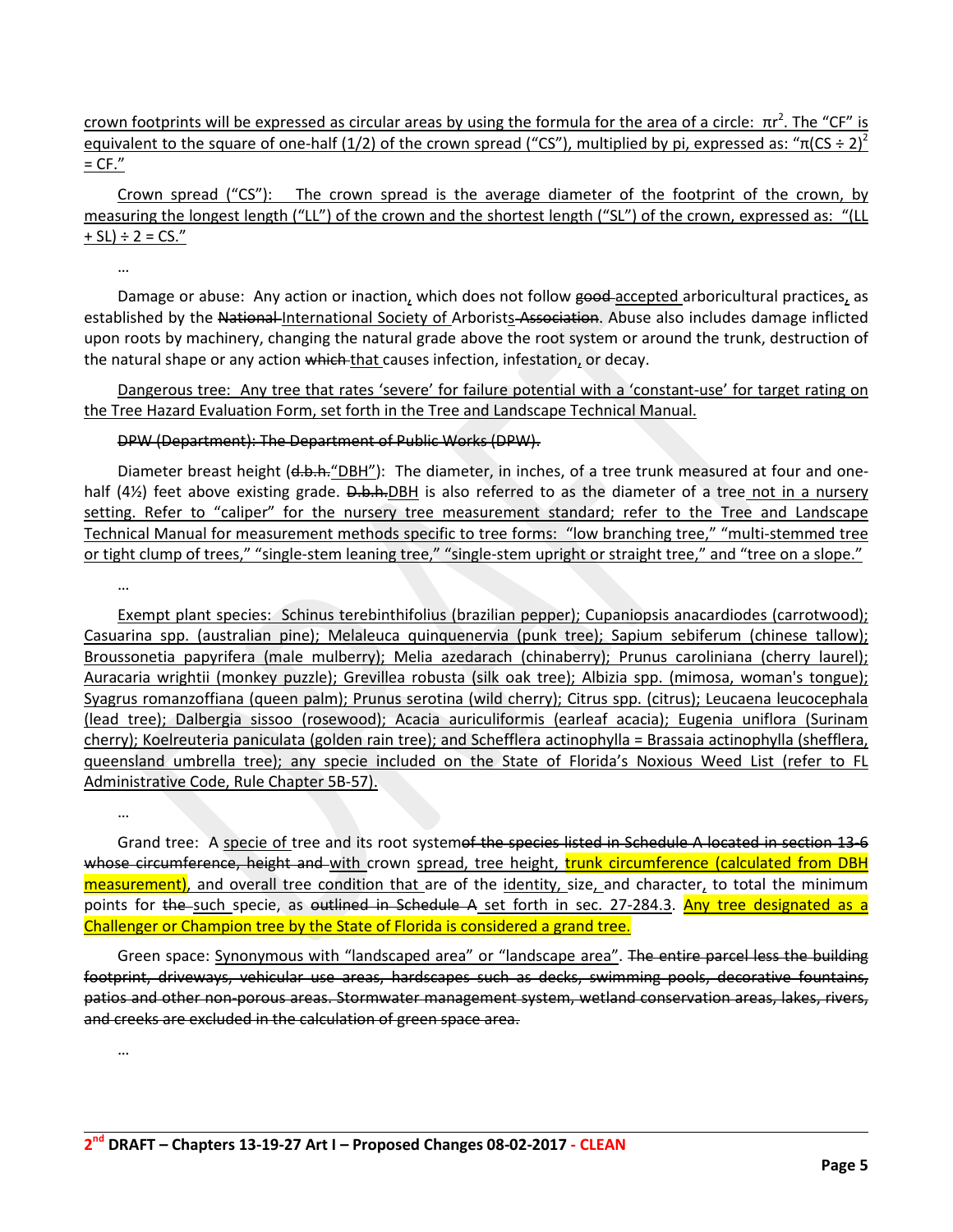Hazardous tree: Any tree that is rated at 'C-9' or higher, on the City's Tree Evaluation Form (refer to Tree and Landscape Technical Manual), with a 'Failure Potential' rating of at least 'High,' relative to its location, species, condition, risk assessment, and size.

Hedge: A close planting of shrubs which forms a compact, dense, living barrier which protects, shields, separates, and/or demarcates an area from view, and which is eighty (80) percent opaque within twelve (12) months after planting.

…

Improvements: Improvements required by the land development code, including but not limited to, street trees, right-of-way pavements, curbs and gutters, streetlights, sidewalks, walkway pavements, water mains, sanitary sewers, storm sewers or drains, street signs and traffic-control signs. Improvements may be found onsite or off-site and may be either public or private.

Infrastructure: Roads, water, sewer, stormwater or drainage facilities, and utilities, and trees within the right-of-way constructed/installed to meet a public need and/or public purpose, and designed in part to accommodate development.

Invasive species: An exotic or naturalized plant or tree species whose growth habit and reproductive strategy threaten to displace native species and disrupt ecological processes of natural communities that disrupts naturally occurring native plant communities by altering structure, composition, natural processes and/or habitat quality common to Florida and the city.

Irreparable or irreversible damage or abuse: 'Damage or abuse' inflicted upon a tree's root system, trunk, and/or crown, by any means, to such a degree that the tree condition is rendered 'hazardous' or 'dangerous'. Such damage or abuse has or will cause the tree incapable of correction, repair or return to structurally stable condition.

…

Land development decisions: Those decisions which that require a public hearing prior to a decision being rendered including an amendment to the Tampa Comprehensive Plan future land use map, a parcel or area rezoning, a special use application, a variance application, a petition to review, a request for vacation of rightsof-way, or a HPC application as defined in article V, division 3 of this chapter.

Landscape: The planting of plant material, native and non-native plant material, recommended trees, grand trees or protected trees, including retention of existing, which is retained and/or planted in such a way as to conserve, preserve, and/or enhance land uses, natural land features, and natural and aesthetic values, wildlife habitat, and/or other environmental factors such as air or water quality. Non-living natural material which permits percolation may also be used as accessory material in landscaping.

Landscape structure: A structure which that utilizes manmade materials and vegetation landscape to create a landscape feature.

Landscape area trust fund: The fund established in section 16-46 of the Codeby this chapter, for the purpose of acquiring new-park public land, or improving existing public park-land or public right-of-way, by providing new landscape area and/or enhancement of existing landscape area in the public realm.

Landscape<del>d</del> area: The minimum area on a parcel that is required to be landscaped pursuant to this chapter, as depicted on an approved landscape and tree planting plan. The types of plants and other materials permitted in a landscaped area are outlined in the definition of "landscape" in this section. Landscape area excludes the following: building footprint(s); driveways/accessways; vehicular use areas; hardscapes such as decks, swimming pools, decorative fountains, patios, and/or other impervious surfaces/areas; stormwater management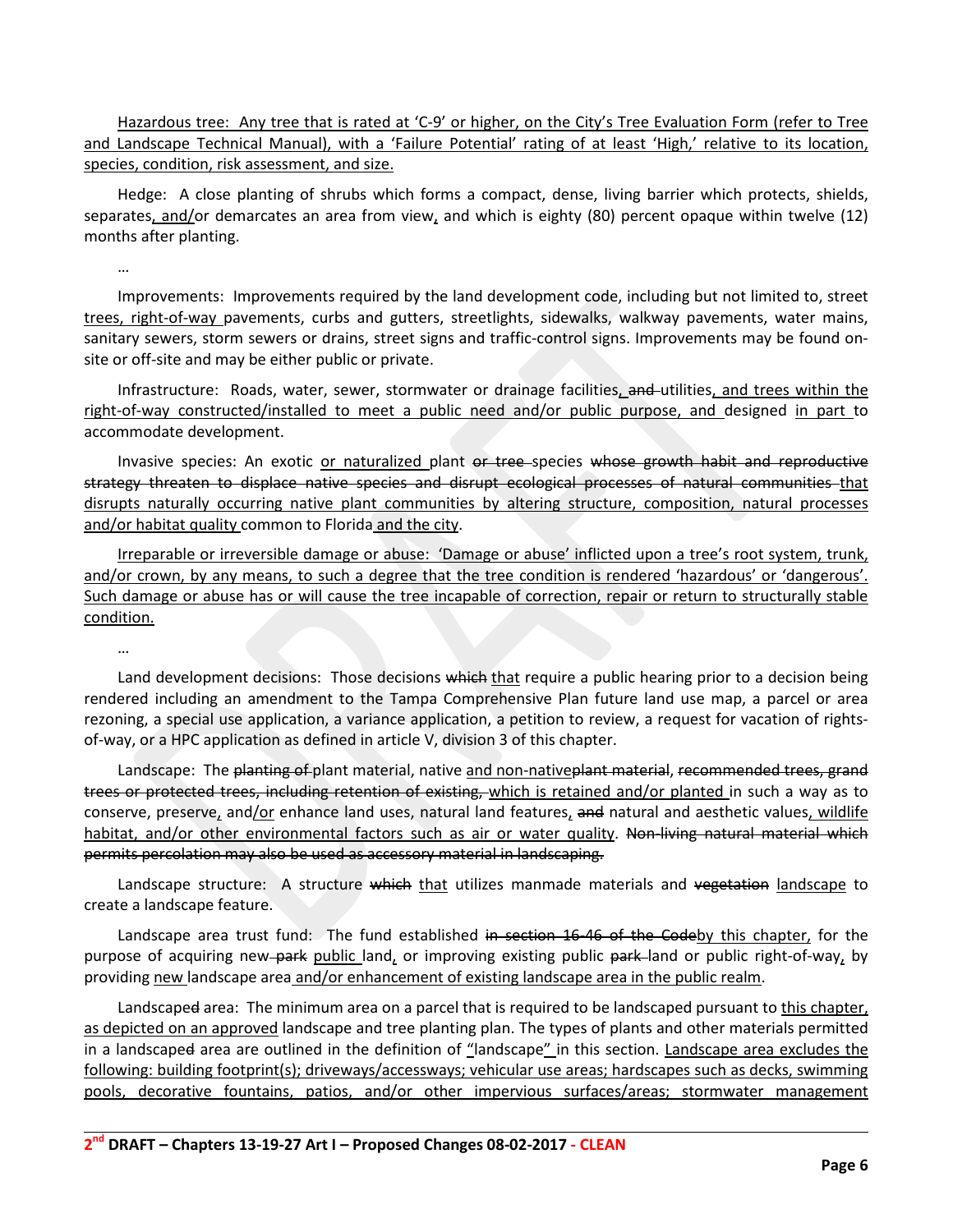systems/areas (below two (2) feet); wetland conservation areas (wetland setback/buffer area(s) not excluded); and, other water bodies such as lakes, ponds, rivers, and creeks.

Landscaping: The act of installationing or removaling of plants and/or treeslandscape.

Listed animal species: Animal species, which are identified as endangered, threatened, or species of special concern by the Florida Fish and Wildlife Commission in Chapter 39, Florida Administrative Code, and occur in the City of Tampa(refer to Florida Administrative Code, Rule Chapter 68A-27).

Listed plant species: Plant species, which are identified as endangered or threatened by the Florida Department of Agriculture and Consumer Services-or the United States Fish and Wildlife Service, and occur in the City of Tampa(refer to Florida Administrative Code, Rule Chapter 5B-40).

Listed species: All species of plants and animals which are listed as threatened, endangered or species of special concern in Chapter 39, Florida Administrative Code, or by the Florida Department of Agriculture and Consumer Services or the United States Fish and Wildlife Service, and occur in the City of Tampa.

Longest length ("LL") diameter (see also "crown spread"): The longest linear length of the crown footprint, generally perpendicular to the shortest length "SL,"measured through the trunk, horizontally to the tips of the branches.

…

…

Contributed Mitigation tree: A recommended tree, selected from the city's Tree Matrix, in accordance with this chapter and the Tree and Landscape Technical Manual, that which is planted as a replacement tree or contributed to the department tree bank applicable Planning District's tree trust fund, in the form of a tree mitigation fee. Refer to sec. 27-285.4. for the mitigation method. in accordance with section 13-164 to replace a protected tree that is dug up, irreversibly damaged or destroyed.

Native: An adjective used to describe species of flora and fauna which that naturally occur in Hillsborough County and the City of Tampa; not to mean naturalized or indigenous species, which originate from outside the county and city.

Naturalized Plant: A plant that is reproducing spontaneously outside of cultivation and outside its native range.

Natural resources coordinator: The city official responsible for administration, interpretation, and enforcement of natural resources-related provisions set forth in this chapter.

Nonwooded land: A parcel, greater than one (1) acre, less than fifty (50) percent of which is covered by native that has non-'exempt' tree canopy and/or forested native plant communities, exclusive of wetlands, covering less than fifty (50) percent of the parcel land area with canopy and/or foliage.

…

Planning Districts: As identified in the Tampa Comprehensive Plan and described in sec. 27-20, there are five (5) Planning Districts within the city limits: Central Tampa, Westshore, University, New Tampa, and South Tampa.

Protected tree: A tree and its root system, other than trees exempted in section 13-7, having the characteristics set forth in section 13-6. Any mangrove species; any cypress species; and, any non-'exempt' tree species that measures five (5) inches or greater DBH. Refer to sec. 27-284.12.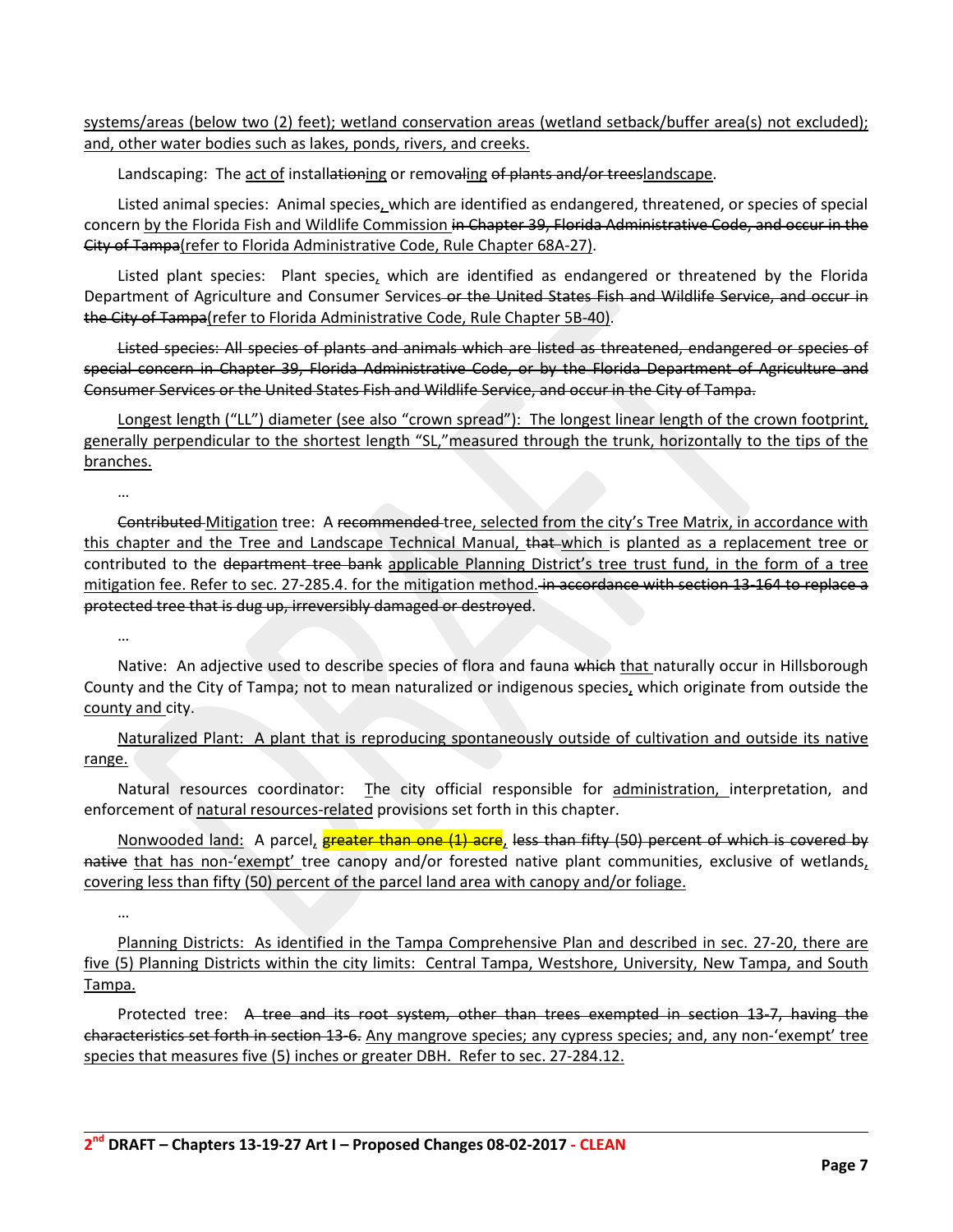Protective barricade: A physical, vertical, temporary structure, affixed to the ground, which not less than three (3) feet in height; limitings access to protected trees and grand trees. A suitable protective barrier shall visually define the required protective root zone (PRZ) during construction. Refer to the Tree and Landscape Technical Manual for barricade design and placement details.

Protective barrier: A physical, vertical, temporary structure, affixed to the ground, which not less than four (4) feet in height, composed of wood or other suitable materials, limitings access to a protected area to insure assure compliance with the intent of this Code. Natural areas to be preserved, such as conservation areas, preservation areas, areas where the vegetation of natural plant communities is retained and other areas where land alteration is not authorized, can be protected during land alteration and construction activities by placing stakes, or other acceptable materials, at the perimeter of such areas a maximum of twenty-five (25) feet apart, and tying twine flagged with plastic surveying tape from stake to stake along the perimeter of such areas to be preserved. Refer to the Tree and Landscape Technical Manual for barrier design and placement details.

Protective root zone (PRZ): The entire surface and subsurface soil area encompassed by prescribed radius for protected and grand trees, as set forth in the Tree and Landscape Technical Manual (per the technical manual).

Pruning: To selectively remove branches without irreparably or irreversibly damaging the natural shape, form, or structural integrity of a tree; and, without irreparably or irreversibly damaging or abusing the tree. Any pruning of a protected or grand tree shall be performed in accordance with the Tree and Landscape Technical Manual, unless specifically authorized by the natural resources coordinator or designee, in accordance with this chapter.

…

Recommended tree: A tree of two (2) inches or greater in diameter, as measured six (6) inches above grade, which is included in the recommended tree list set forth herein as Schedule E in section 13-165.

Relocated tree: A protected or grand tree that has been transplanted, in accordance with the technical standards set forth in the Tree and Landscape Technical Manual, to an in the area(s) specified in this chapter. Such tree is factored as "retained" in the mitigation calculation required in this chapter.

Removed tree: A protected, grand, challenger, or champion tree that has been irreparably or irreversibly damaged or destroyed. Such tree is factored as "removed" in the mitigation calculation required in this chapter.

Replaced or replacement tree: A recommended mitigation tree that is planted in the any of those areas specified in this chapter permitted in this chapterin the place of a protected tree or grand tree which was irreversibly damaged or destroyed.

Required tree: A tree required to be planted as part of a development permit, pursuant to this chapter, other than a mitigation or relocated tree.

Root pruning: An arboricultural technique for preserving trees by providing for the sharp severance of tree roots at a prescribed off-set, relating to the size of the tree. Equipment must be approved by the department building official and natural resources coordinator, or respective designees, and have the capability of cutting to a minimum depth of eighteen (18) inches below grade in order to protect residual roots within the protected root zone.

…

Shade tree: A hardwood tree that reaches a typical minimum height of twenty-five (2520) feet at maturity, grown primarily to produce shade with a spreading canopy, which provides relief from direct sunlight for at least  $s$ ix four (64)</del> months each year and is included in the recommended tree list.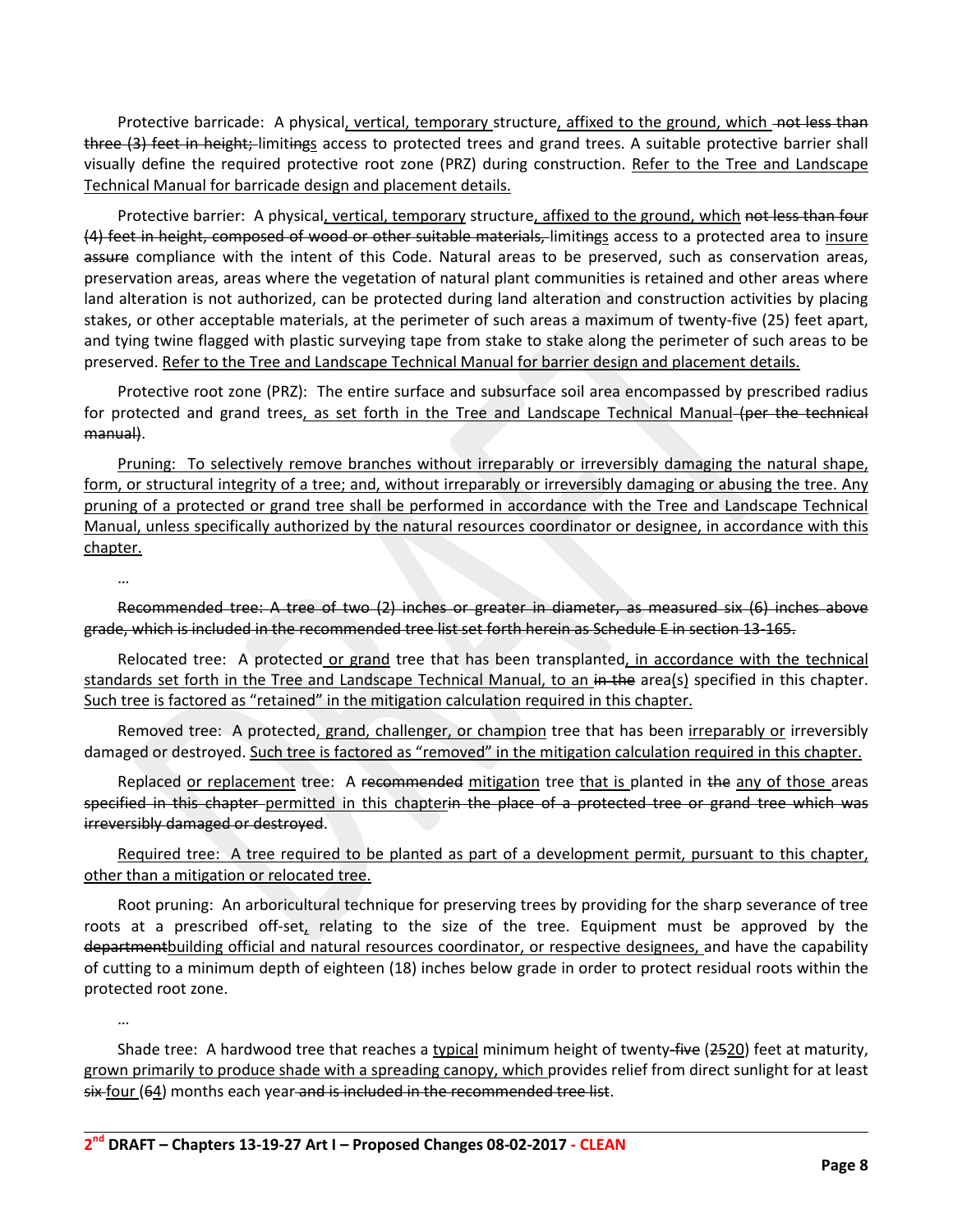Shortest length ("SL") diameter (see also "crown spread"): The shortest linear length of the crown footprint, generally perpendicular to the longest length "LL," measured through the trunk, horizontally to the tips of the branches.

Site clearing: Any development or other activity which alters the land upon which it is located, except for normal sodding, lawn maintenance, and placement of signs.

…

Tree: Any self-supporting single- and/or multi-stem woody plant of a species that which grows to at least a height of fifteen ten  $(1510)$  feet in the environs of the city, and, in addition, all mangrove species of Rhizophora mangle (red mangrove), Aguncularia racemosa (white mangrove), Avicennia aerminans (black mangrove) and Conocarpus erecta (buttonwood mangrove), regardless of diametersize.

Tree mitigation fee: The fee set by city council resolution equivalent to the cost of procurement, installation, and irrigating (hand watering or irrigation system) of a mitigation tree.

Tree survey: A map that indicates the location, scientific name, and DBH of any tree on the subject parcel and within twenty (20) feet of the perimeter of the subject parcel. The map must also indicate the "crown spread" dimensions and corresponding 'crown area' for any non-'exempt' tree measuring thirty (30) inch DBH or greater.

Trimming: Refer to "pruning". To selectively remove branches without irreversibly altering the natural shape or form of a tree and without irreversibly damaging or destroying the tree. Unless specifically allowed by the Natural Resources Coordinator in accordance with the standards set forth herein, all trimming of protected or grand trees shall be performed in accordance with the "American National Standard for Tree Care Operations, ANSI, A300-1995, current addition.

…

Understory vegetation: Native plants typical of natural plant communities consisting of the ground vegetation and excluding protected and/or grand trees five (5) inches DBH and larger.

Urban forest: The urban forest consists of the remnants of native forest found within private property, parks, medians, and rights-of-way; and planted trees, palms, and shrubs found on any public or private property within the City of Tampa. Refer also to the City's Urban Forest Management Plan and most current Urban Ecological (Canopy) Analysis.

Utility: Any public or other community service, available to the general public, including, but not limited to, potable or reclaimed water, wastewater, stormwater, electricity, gas, telephone or other wired communications, gas, and cable television.

…

Variance: An approved deviation relaxation by the board of adjustment of the applicable dimensional regulations of this chapter, granted by an authorized board as set forth in article II, where such action is found to be in compliance with those criteria established for such board(s) will not be contrary to the public interest and where, owing to conditions peculiar to the property and not the result of actions or the situation of the applicant, a literal enforcement of this chapter would result in unnecessary and undue hardship (see section 27- 287.24).

Vehicular use area: Any area used for the outdoor parking, or circulation, and/or maneuvering of domestic or commercial any vehicles and/or and cargo handling equipment. Unless expressly excluded in the context of its use, "vVehicular use area" shall include loading docks/spaces/areas, fire lanes, service drives, and any other